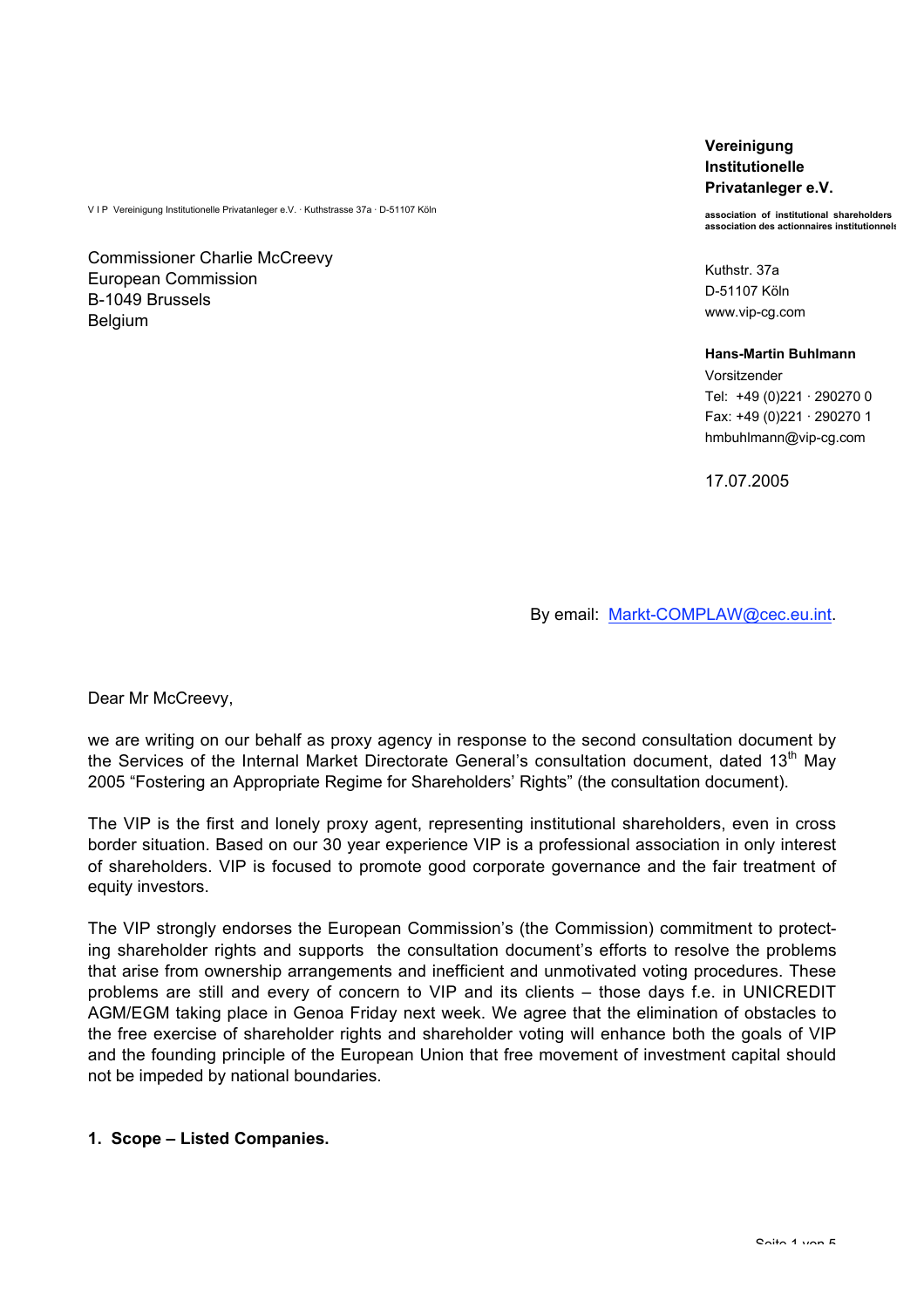We agree that the measures suggested in the consultation document should be limited to listed companies formed under the laws of a Member State and should not be extended to non-listed companies.

## **2. The "ultimate investor" or "ultimate account holder"**

Contrary to the view expressed in the consultation document, we recommend that the "ultimate investor" should be defined and given a legally enforceable right to determine how shares are voted. We believe that defining the ultimate investor is a prerequisite to clear, effective and legally enforceable shareholder rights and to accountability in share voting.

VIP recommends that the ultimate investor should be defined as "the last natural or legal person holding a securities account in the chain of intermediaries and who is not a securities intermediary within the European securities holding system, nor a custodian." We believe this definition is needed to establish who is legally entitled to control the arrangements that govern the voting of shares – the beneficial owner. The absence of such a definition would create a void, permitting variability among Member States, perpetuating the current uncertainty, potentially disenfranchising investors who have an economic interest in share voting, and thereby increasing both the risks and costs of cross-border investment – both is to be regarded in parallel.

We are aware of the difficulties of defining the ultimate investor with the degree of certainty needed to ensure that "in the vast majority of cases it does indeed result in conferring the entitlement to control voting rights to the person who actually runs the risk of the investment in the shares". However, this goal is worth achieving, and we believe the recommended definition can achieve it.

The proposed UNIDROIT definition of "ultimate account holder" is a useful first step, but it would be acceptable to us only to the degree that it is consistent with the recommended definition of ultimate investor and does not in any way interfere with or reduce the rights of the ultimate investor – and those rights have to be executed in an AGM/EGM.

## **3.1 Stock Lending**

We in VIP support the ICGN's proposed Securities Lending Code of Best Practice posted under the Issues and Representation section of their website. As a proxy agent we or our client-parties are not involved in a securities lending transaction.

### **4. Pre General Meeting Communications**

**a. Notice periods for convening a General Meeting.** We endorse the proposed minimum standard of 21 business days notice before Annual General Meetings, although we think that 20 business days, equivalent to four weeks, would be equally effective. However, we would recommend elimination of the reference to the AGM "first call /second call". We see in all cases, that multiple meeting calls cause confusion, encourage companies to evade quorum requirements and serve no justifiable purpose in the conduct of shareholder meet-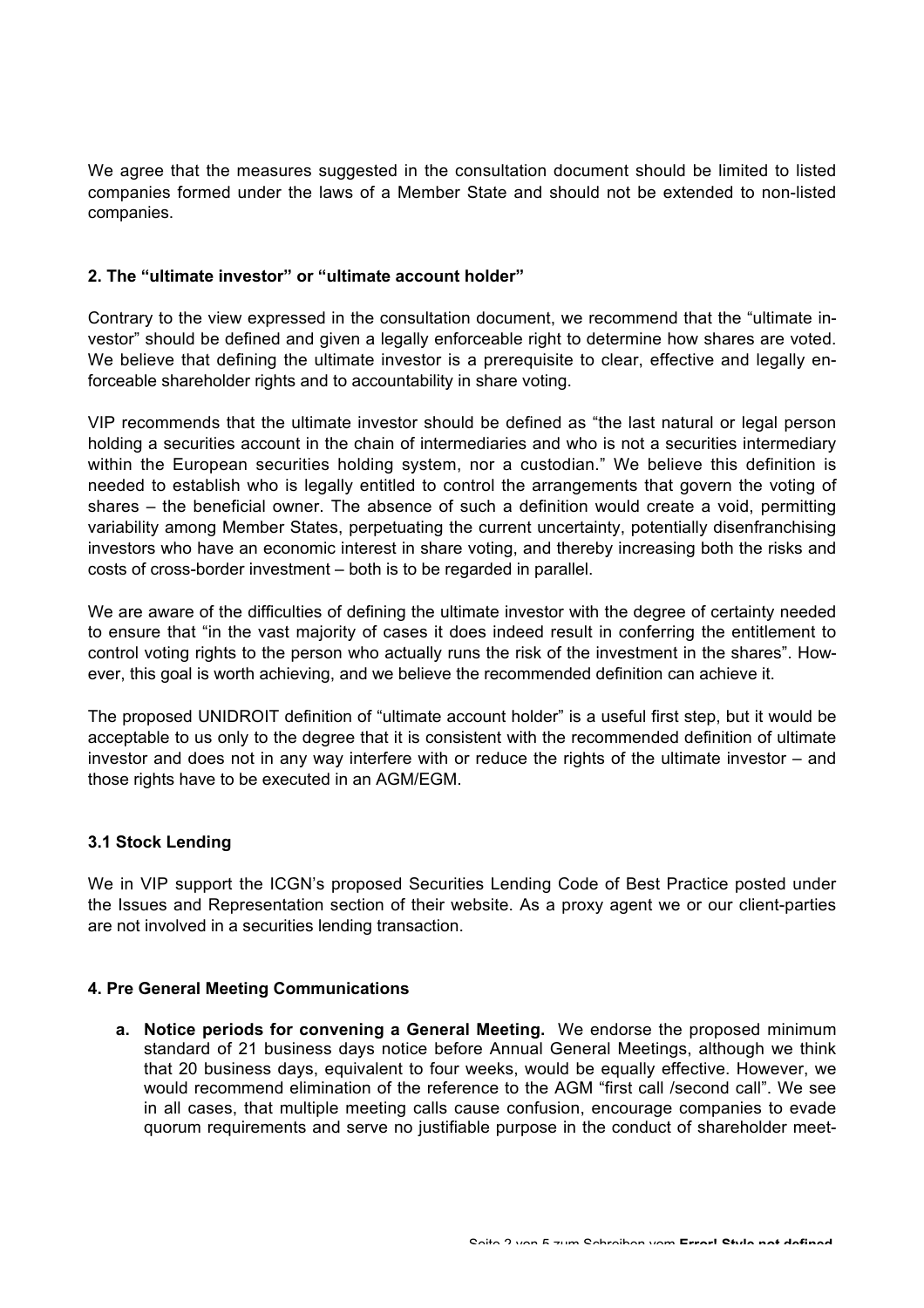ings – once again take example of UNICREDIT where "during 3 days" calls are pblished for AGM and EGM to the (clear to all insiders in Italy) same hour. A fixed meeting date, followed by adjourned sessions, permits flexibility when needed without reducing quorum or otherwise degrading the shareholder meeting. We disagree with the minimum standard of 10 business days for other meetings of listed companies, particularly for companies with global ownership. We can think of no situation where the urgency of company business subject to shareholder approval would outweigh the importance of adequate notice to shareholders and time for them to make an informed voting decision. Therefore, we would recommend 20 or 21 business days notice for all general meetings of shareholders.

**b. Content of the Notice.** We endorse the proposed minimum standards but urge an additional requirement that listed companies are required to maintain a web site on which the meeting notice and other meeting documents should be made available electronically to all shareholders and the investing public. We offer a free-of-charge list "AGM-Agenda", to publish all European AGM dates in 12 month previously on our homepage.

**c. Information relevant to the General Meeting.** We recommend that the proposed minimum standard require the full text of meeting documents to be made available no later than 20 business days before the Annual General Meeting. In addition, we believe that the same standard should be applicable to all general meetings of shareholders. Ten days is not sufficient time for documents to be processed and for shareholders to read them and make informed voting decisions.

**d. Dissemination and language of the meeting notice and materials.** We agree that in order to accommodate the needs of global investors, meeting notices and disclosure documents should be made available in a language "customary in the sphere of international finance". However, we do not agree that an exception should be made by action at the General Meeting. This exception would permit abuses in cases where insiders control a majority of voting rights (whether through super-voting rights or vote caps or securities with special rights) or where public investors otherwise own a minority interest that needs protection from majority power.

**e. Specific section of the issuer's website dedicated to the General Meeting.** We endorse the proposed minimum standards and urge the Commission to adopt a uniform requirement for Member States that all listed companies should maintain a website through which shareholders can access all disclosure documents, not solely those related to general meetings of shareholders.

**5. Admission to the General Meeting – Share Blocking.** We enthusiastically endorse the proposed minimum standards to abolish share blocking and other voting requirements conditioned on the immobilization of voting securities. With equal enthusiasm we endorse the proposed minimum standard to establish a record date by conditioning the right to vote upon "qualifying as a shareholder…on a given date prior to the relevant General Meeting." There is no inconvenience to participate in those practices of many countries!

### **6. Shareholder Rights in Relation to the General Meeting**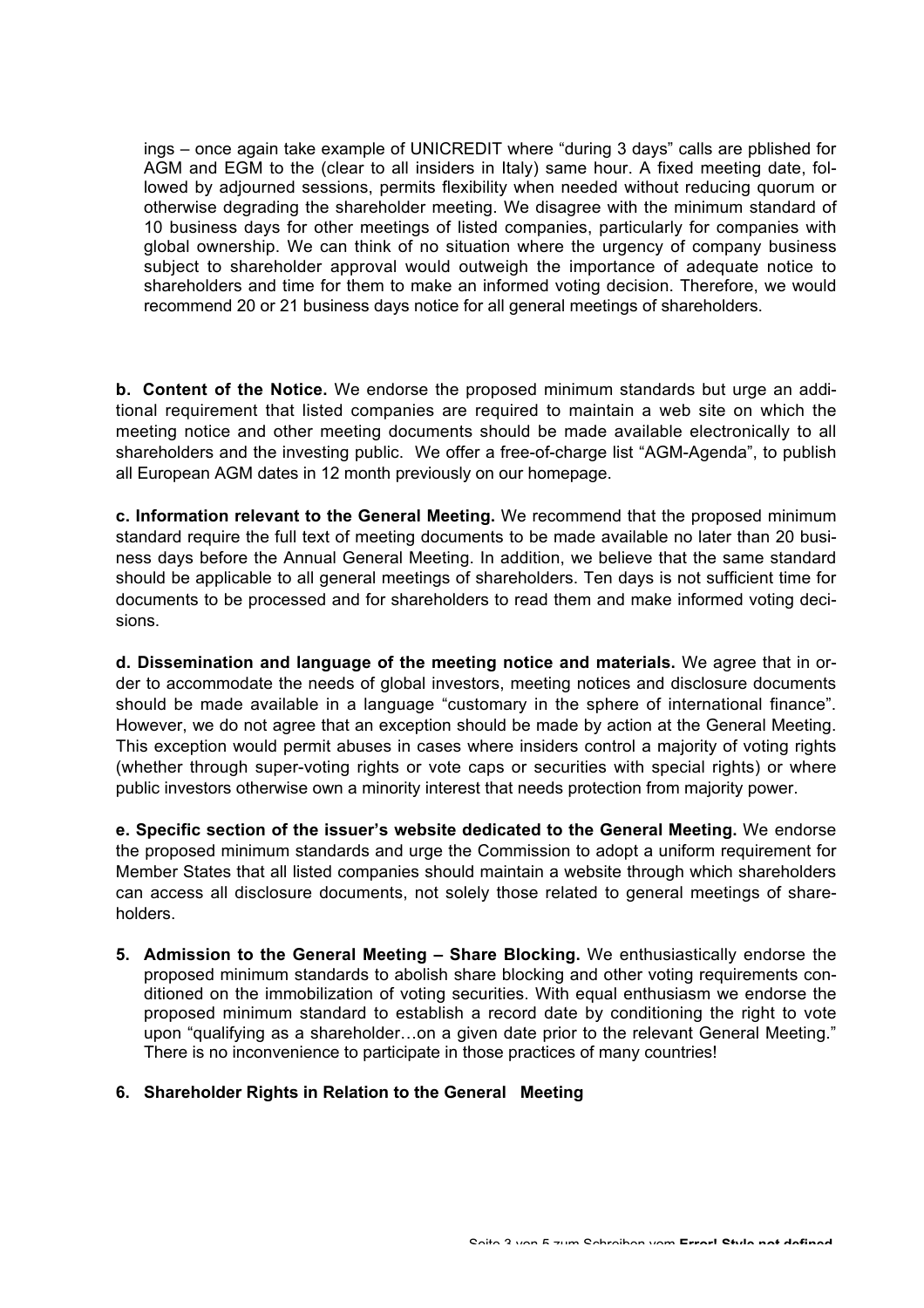- **6.1 Electronic participation in general meetings.** We endorse the proposed minimum standards requiring Member States to eliminate all barriers to the development of electronic means for shareholders to participate in general meetings. The best – certainly – could be the representation by directors of the shareholder /beneficial owner, and the better way is the physical representation – but in comparison to non participation the electronic way is preferable.
- **6.2 Right to ask questions.** We endorse the proposed minimum standard giving shareholders the right to ask questions and receive responses and requiring the questions and responses to be made available to all shareholders. The right to ask questions has to be followed by the obligation to answer. The further level is a special audit right – auditing a very concrete erased question, mentioned by a "qualified" shareholder.
- **6.3 Rights to add items to the agenda and table resolutions.** We endorse the proposed minimum standard. We have reservations about the application of a uniform threshold to all companies. However, we recognize that a threshold expressed alternatively as a fixed monetary amount or as a percentage of equity permits the flexibility needed in applying the standard to companies of different size and capital structure. In any event, we recommend that the equity standard should be expressed as "5% of voting share capital of the issuer", rather than simply as 5% of share capital. This would avoid the use of non-voting shares or super-voting shares/ golden shares to interfere with the application of the standard. We also endorse the proposed minimum standard requiring those rights to be exercised in advance of the general meeting so as to permit other shareholders to act upon the items or resolutions. We also recommend the addition of a requirement that listed companies should disclose in the notice of meeting the procedures and timetable for shareholders to exercise these rights to add items to the agenda and to table resolutions at the general meeting.
- **6.4 Voting by correspondence.** We endorse the proposed minimum standard requiring Member States to permit voting by correspondence and to eliminate any impediments to electronic voting at general meetings.
- **6.5 Voting by proxy.** We endorse all proposed minimum standards relating to voting by proxy. As a general matter, we believe that the standards outlined represent a fair and manageable system of proxy voting similar to that now in place in a number of major markets. Proxy voting is an essential right for any investors who, for whatever reason, wish their rights to be exercised on their behalf by another person. This right is too important to allow for variations among Member States that might create confusion or permit abuses. Finally it has to outlined that personal and physical representation (by proxy) is general standard and economical reasonable.

## **7. Position of Intermediaries in the Cross-Border Voting Process.**

**Definition of intermediary.** We endorse the proposed definition of intermediary, as it encompasses the variety of intermediary and custodial arrangements now commonly used in crossborder share ownership, recognizes that intermediaries may be acting for their own account and does not conflict with the definition of "ultimate investor" that we recommend above.

**Being granted a power of attorney.** We endorse the proposed minimum standard for the same reasons that we endorsed the minimum standards relating to voting by proxy – certainly best option is the physical representation and decision in place.

**Voting upon instructions.** We endorse all the proposed minimum standards.

# **8. Communications Following the General Meeting**